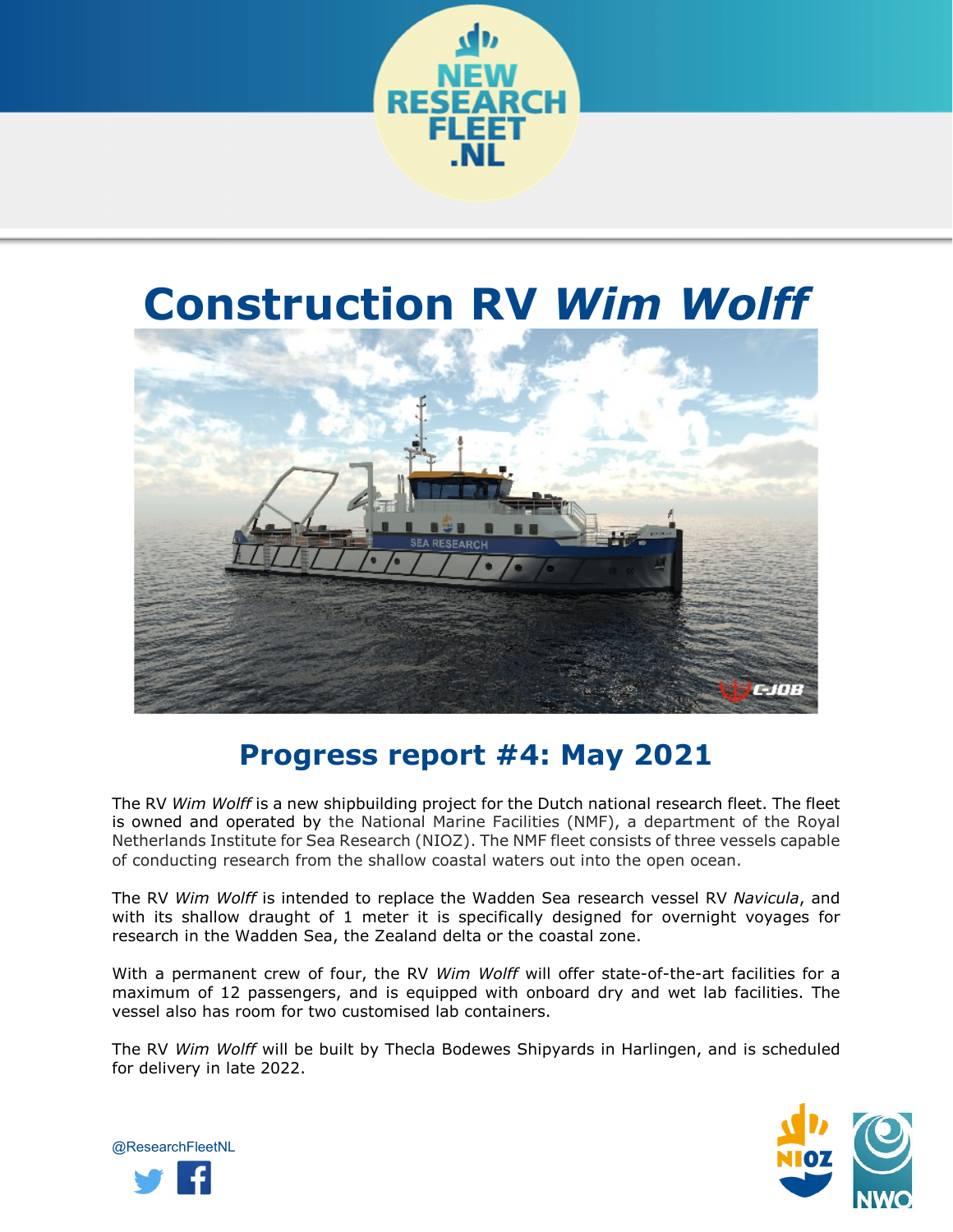

### **The hull builders**

Thecla Bodewes Shipyards (TBG) has contracted with specialist aluminium shipbuilders for the construction of the aluminium hull of the RV *Wim Wolff*. N. Dijkstra Metaalbewerking in Harlingen was initially selected to build the entire hull. Unfortunately, unexpectedly delays in the delivery of aluminium has pushed back the start date for the construction of the hull. As a result, the deadline for the delivery of the hull - and therefore the completion and delivery of the vessel - could not be met.

To accelerate the construction time, TBG has decided to divide the construction of the hull in two sections by two different shipbuilders. Now, KB Alubouw in Makkum will build part of the hull in collaboration with N. Dijkstra Metaalbewerking in Harlingen. KB Alubouw will build the superstructure and bridge, while N. Dijkstra will provide the rest of the hull. The two components will then be joined at the TBG finishing yard in Harlingen.

Building the superstructure and bridge simultaneously with the rest of the hull will reduce the production time for the hull to only 40 weeks, which will allow for the vessel to be completed on schedule.

N. Dijkstra Metaalbewerking in Harlingen en KB Bouw in Makkum are both family-owned firms specialised in aluminium construction.



N. Dijkstra Metaalbewerking Company

N. Dijkstra has been active in the metalworking sector since 1995, and has been invovled in the construction and repair of more than 50 aluminium vessels. The company is a specialist in aluminium work ships for the Wadden Sea, such

as the 14.66 RIB *Skua* and 17.25 m RIB *Hurricane* for Rederij Noordgat B.V. on Terschelling, the 13.5 m long water taxi/rescue boat RIB type Odyn for Northern Driver on Vlieland and the 13 m open tender RIB *Bruuzer* for Bruuzer Texel Marine Service B.V. on Texel. Vessels built by N. Dijkstra also operate from other Dutch islands, such as the 12 m high-speed tender for the harbour service on Bonaire.



KB Alubouw is run by brothers-in-law Gerard Bleekers and Klaas Kuperus, and the shipyard is specialised in the construction of aluminium sailing yachts and motorboats. KW Alubouw builds hulls for retail clients and for other yacht builders.



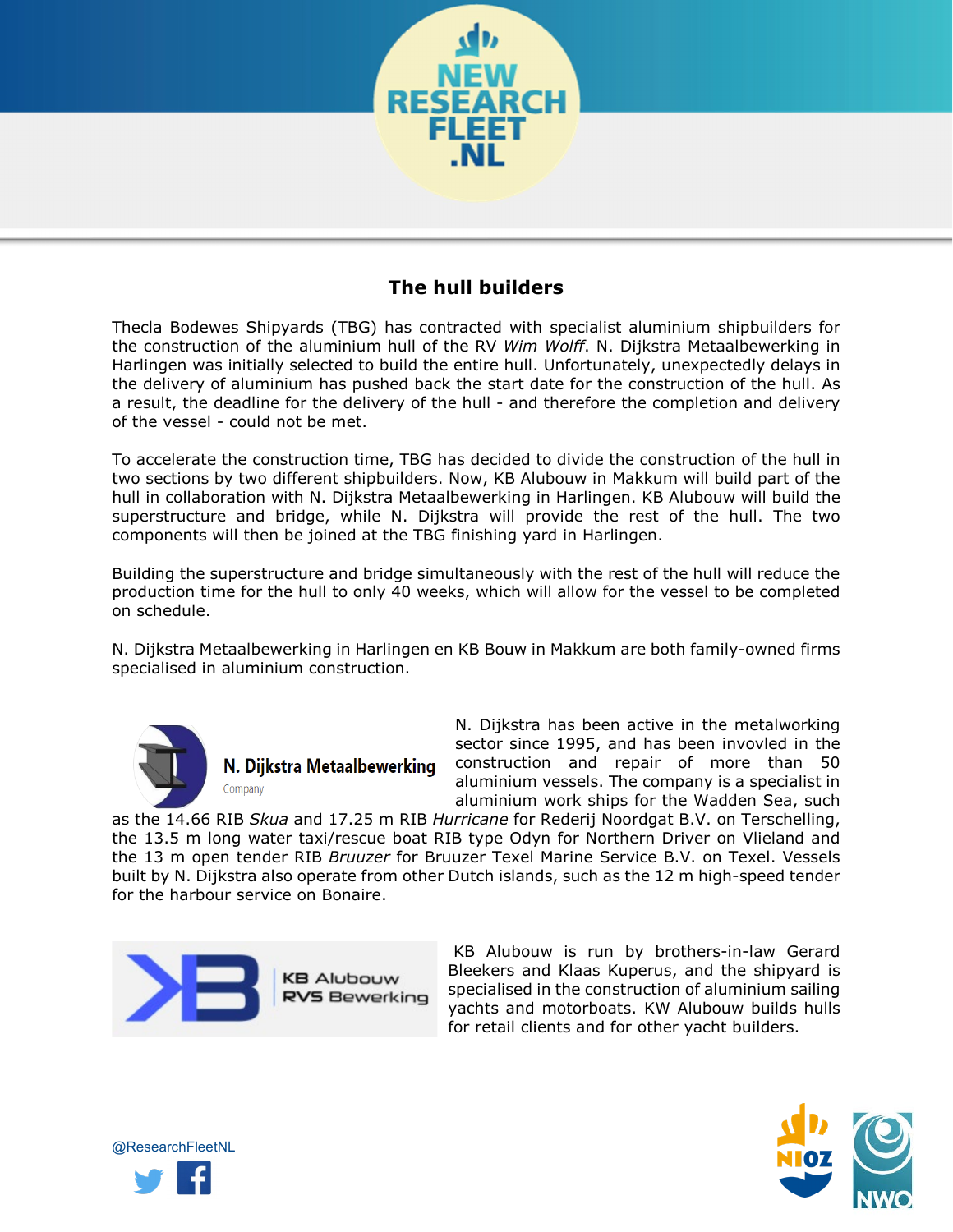

### **Progress in May**

In May, the contract for the aluminium hull was tendered and the definitive contracts with the two shipyards N. Dijkstra and KB Alubouw were signed



*Engineering meeting at TBG in Kampen, with the optimised hull of the RV Wim Wolff shon on screen ©TBG*

Now that the hull shape has been optimised, craftsmen have begun work on the wooden models for the drag tank tests at MARIN on 2 June.